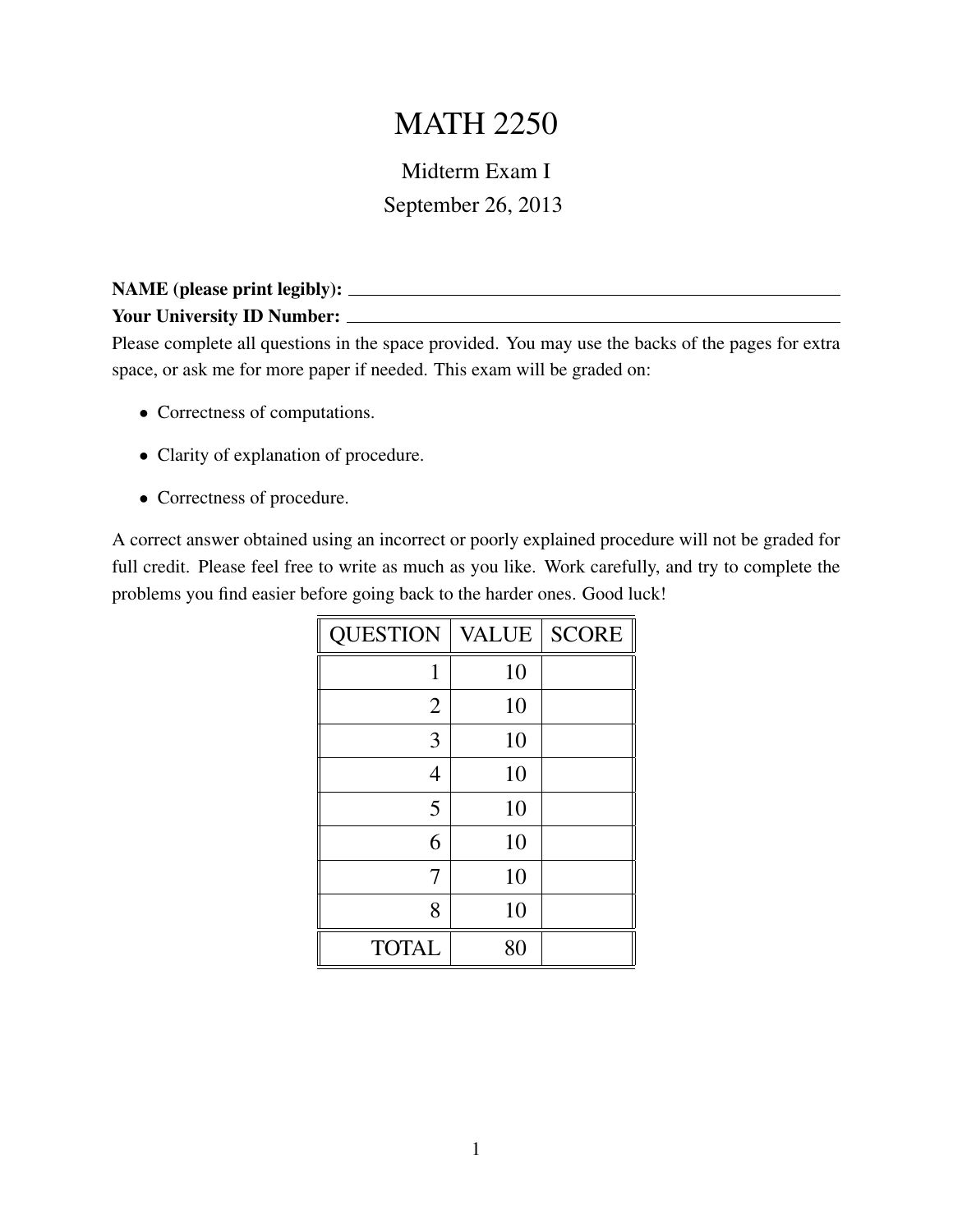1. (10 points) Use the *definition of the derivative as a limit* to compute the derivative of

$$
f(x) = \frac{1-x}{2x}.
$$

You should use the ordinary derivative rules to check your answer, but you have to do the limit to get credit for the problem.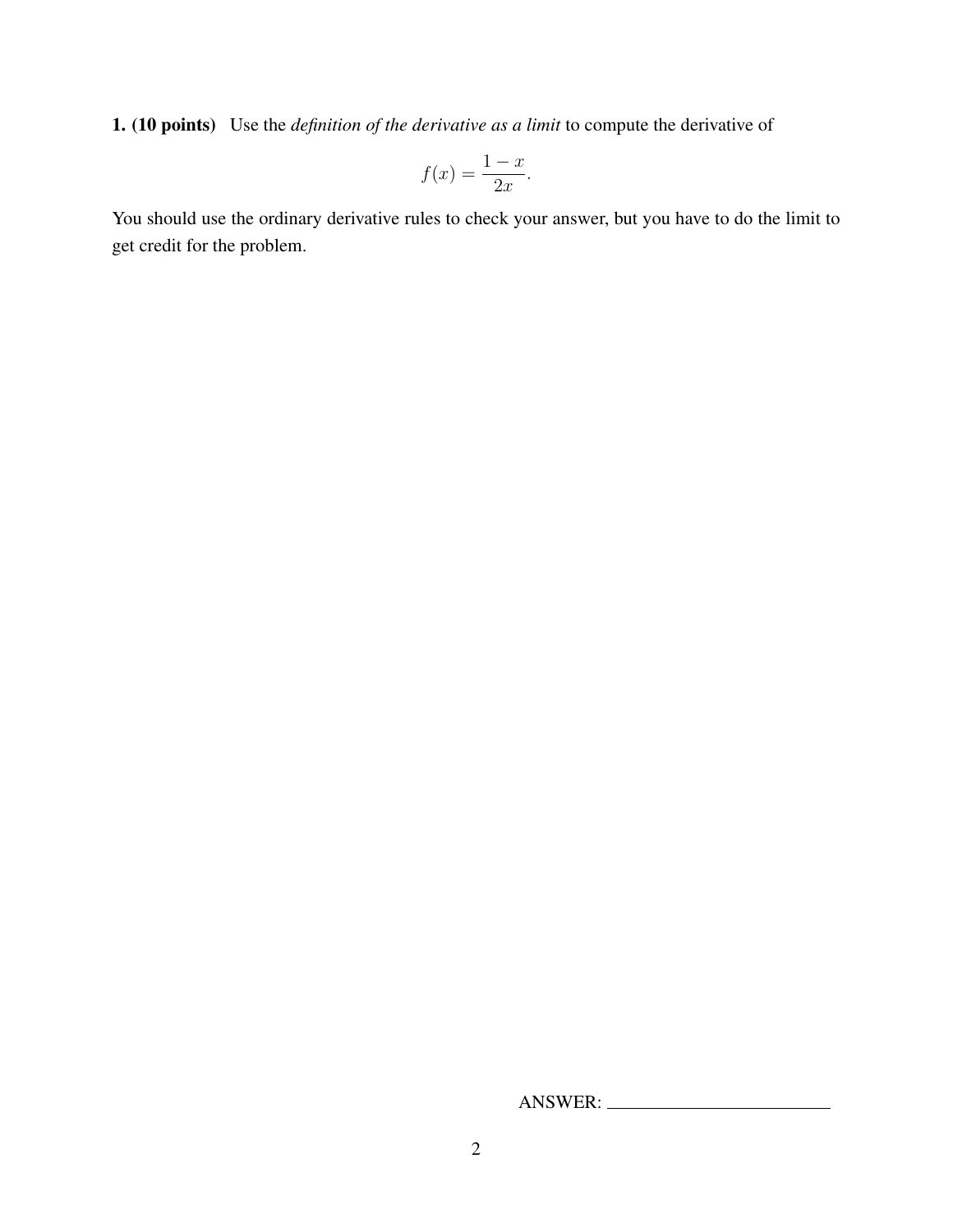2. (10 points) Find the derivative

$$
\frac{\mathrm{d}}{\mathrm{d}x} \frac{x^2 + 3e^x}{2e^x - x}
$$

using any method.

ANSWER:

3. (10 points) The position (in cm) of the print head on a 3d printer is given by

 $p(t) = \tan t + t^3$ .

where time is measured in seconds. Find the velocity of the print head at time 1. You do not need to give a decimal approximation for the velocity, but you *need to include units*.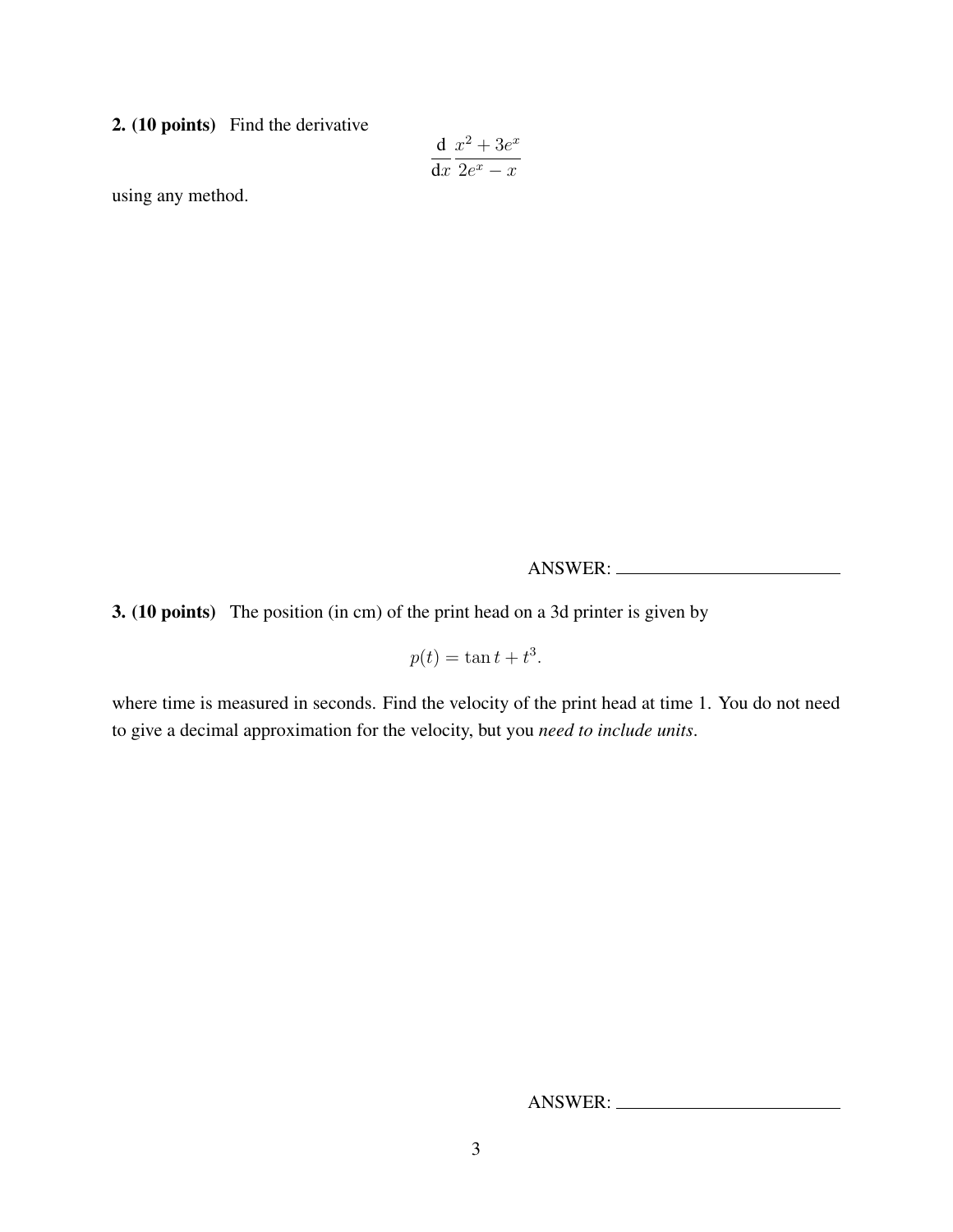4. (10 points) Find the derivative of

$$
\frac{\mathrm{d}}{\mathrm{d}x} \frac{f(x)}{g(x) + 1}.
$$

Your answer should be in terms of  $f(x)$ ,  $g(x)$ ,  $f'(x)$  and  $g'(x)$ .

ANSWER:

5. (10 points) Find the equation for the tangent line to the curve described by the implicit equation

 $2xy + \pi \sin y = 2\pi$ 

at  $(1, \pi/2)$ .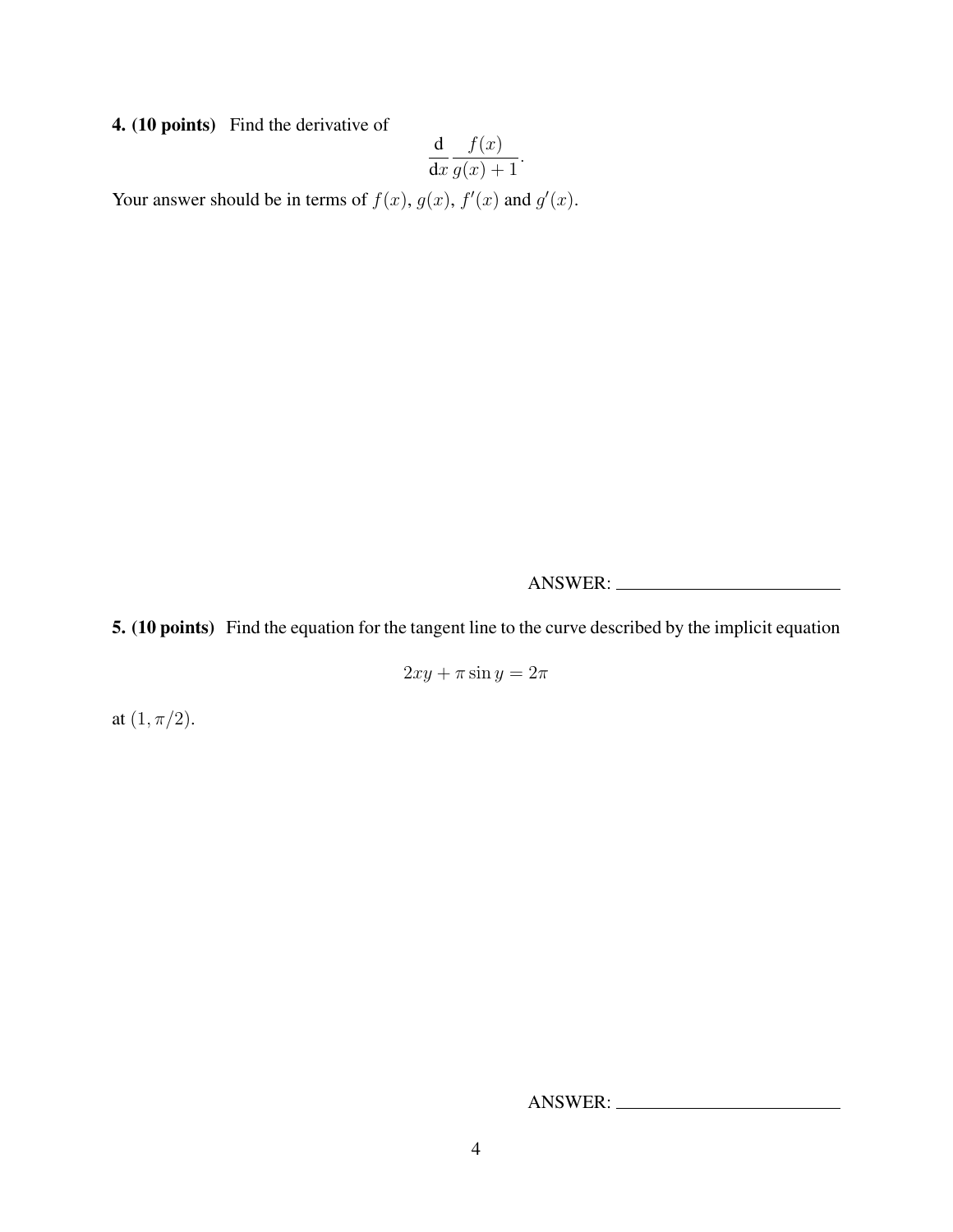6. (10 points) Find the *second* derivative of

 $f(x) = \sec(x)$ .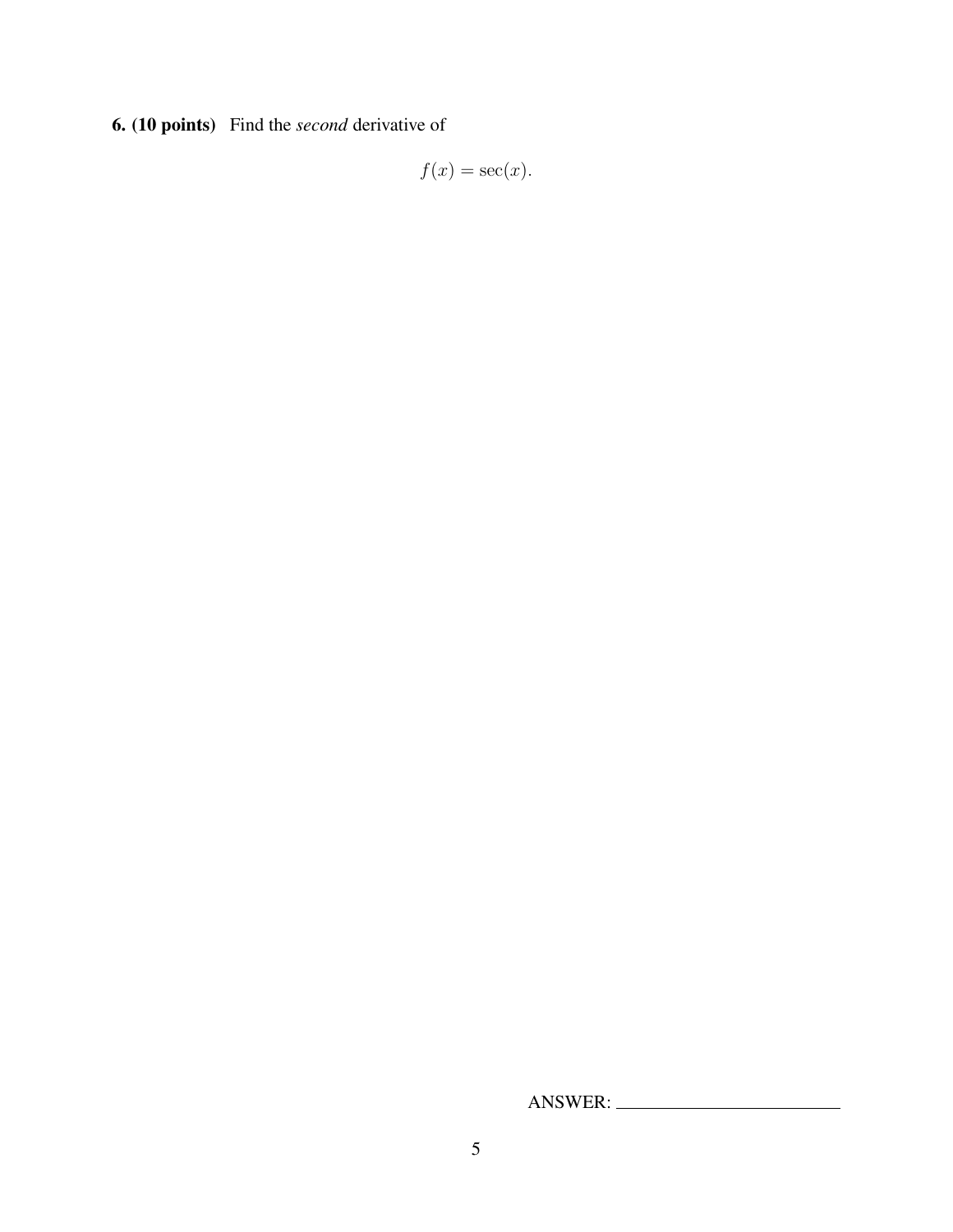**7.** (10 points) Use logarithmic differentiation to find the derivative  $\frac{dy}{dx}$  given

$$
y = \frac{1}{x(x+1)(x+2)}.
$$

If you don't remember how to use logarithmic differentiation, you can complete the problem using the quotient rule for half credit.